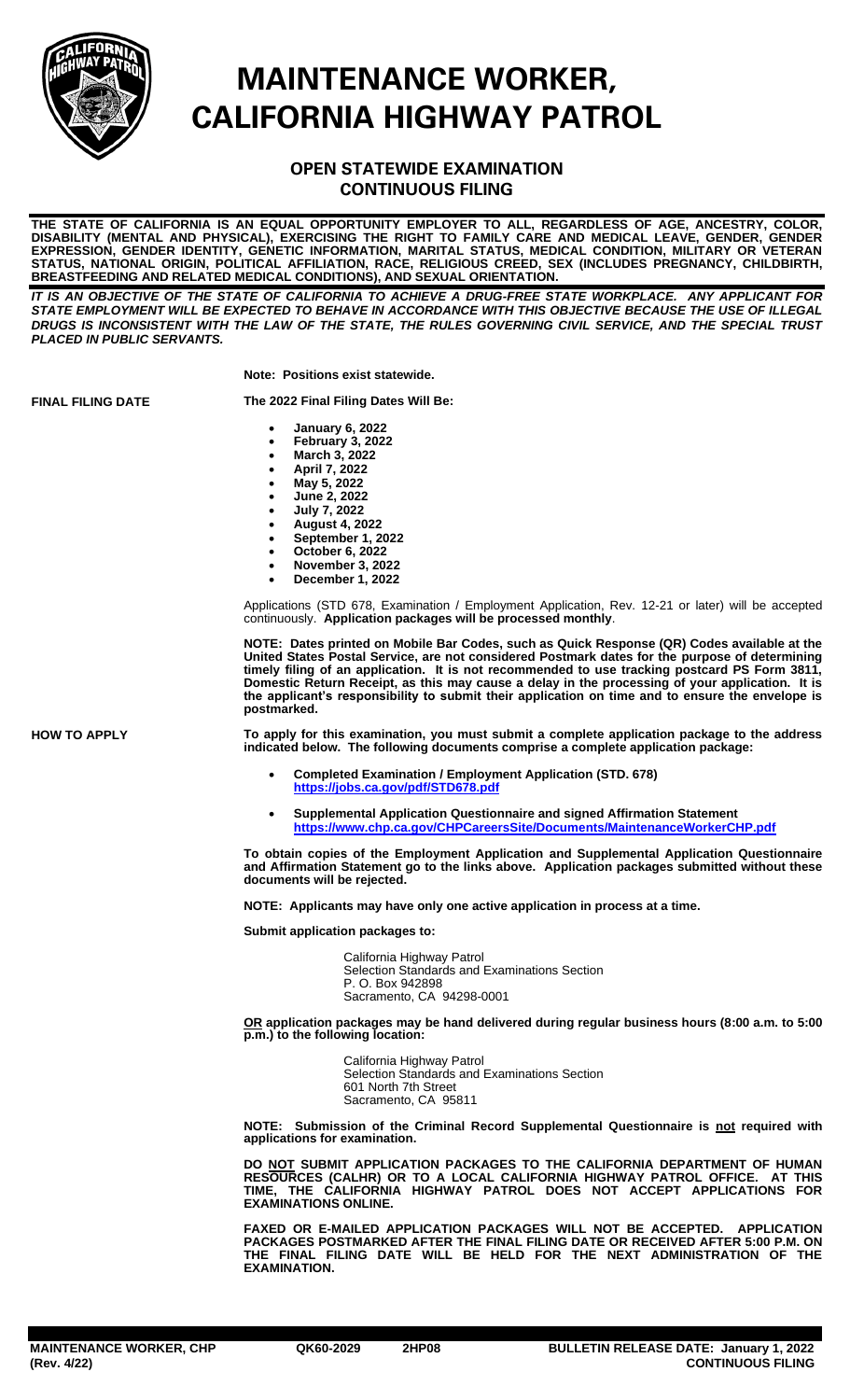|                                                                           | NOTE: All application (STD. 678) forms must include: employment history "from" and "to" dates<br>(month/day/year), hours per week, title/job classification, and duties performed. Application<br>(STD. 678) forms received without this information will be rejected. Resumes or other<br>documents will not be accepted in lieu of a completed application (STD. 678) form.                                                                                                                                                                                                                      |
|---------------------------------------------------------------------------|----------------------------------------------------------------------------------------------------------------------------------------------------------------------------------------------------------------------------------------------------------------------------------------------------------------------------------------------------------------------------------------------------------------------------------------------------------------------------------------------------------------------------------------------------------------------------------------------------|
| <b>CONTACT INFORMATION</b>                                                | 916-843-3820                                                                                                                                                                                                                                                                                                                                                                                                                                                                                                                                                                                       |
| <b>SALARY RANGE</b>                                                       | \$2,969-\$3,657                                                                                                                                                                                                                                                                                                                                                                                                                                                                                                                                                                                    |
| <b>ELIGIBLE LIST INFORMATION</b>                                          | Names of successful candidates will be merged onto a California Highway Patrol eligible list in order of<br>final scores regardless of test date. Eligibility expires 24 months after it is established. Competitors<br>must then retest to reestablish eligibility. The resulting eligibility list will be used to fill vacancies at the<br>California Highway Patrol.                                                                                                                                                                                                                            |
|                                                                           | Candidates may test for this classification once in a 6-month period.                                                                                                                                                                                                                                                                                                                                                                                                                                                                                                                              |
|                                                                           | This is an open examination. Career credits do not apply.                                                                                                                                                                                                                                                                                                                                                                                                                                                                                                                                          |
| <b>REQUIREMENTS FOR</b><br><b>ADMITTANCE TO THE</b><br><b>EXAMINATION</b> | All applicants must meet the experience and/or education requirements for this<br><b>NOTE:</b><br>examination by the final filing date.                                                                                                                                                                                                                                                                                                                                                                                                                                                            |
|                                                                           | Qualifying experience may be combined on a proportionate basis if the requirements stated below<br>include more than one pattern and are distinguished as "Either I," "Or II," "Or III," etc. For example,<br>candidates possessing qualifying experience amounting to 50% of the required time of Pattern I, and<br>additional experience amounting to 50% of the required time of Pattern II, may be admitted to an<br>examination as meeting 100% of the overall experience requirement.                                                                                                        |
|                                                                           | Possession of a driver license valid for the operation of any two-axle single motor vehicle and one towed<br>vehicle (i.e., a trailer with a gross weight of 6,000 pounds or less). AND                                                                                                                                                                                                                                                                                                                                                                                                            |
|                                                                           | Either I<br>One year of experience in the California state service performing the duties of a Service Assistant<br>(Automotive).                                                                                                                                                                                                                                                                                                                                                                                                                                                                   |
|                                                                           | Or II<br>One year of experience performing the duties of a Janitor in a California Highway Patrol Area office or<br>substation, including some experience in the maintenance and servicing of patrol vehicles.                                                                                                                                                                                                                                                                                                                                                                                     |
|                                                                           | Or III<br>One year of experience in one or a combination of the following: (In appraising experience, emphasis<br>will be placed upon its recency and breadth.)                                                                                                                                                                                                                                                                                                                                                                                                                                    |
|                                                                           | 1. Working in a shop of an automotive agency or garage. or                                                                                                                                                                                                                                                                                                                                                                                                                                                                                                                                         |
|                                                                           | 2. Servicing automobiles, in another type of vehicle repair facility including the removal and replacement<br>of tires, batteries, and accessories.                                                                                                                                                                                                                                                                                                                                                                                                                                                |
|                                                                           | Possession of a valid California driver license of the appropriate classification issued by the Department<br>of Motor Vehicles. Applicants who do not indicate this on the STD. 678, Examination / Employment<br>Application, will be rejected from the examination.                                                                                                                                                                                                                                                                                                                              |
| <b>SPECIAL PERSONAL</b><br><b>CHARACTERISTIC</b>                          | Willingness to work at night.                                                                                                                                                                                                                                                                                                                                                                                                                                                                                                                                                                      |
| <b>ADDITIONAL DESIRABLE</b><br><b>QUALIFICATION</b>                       | Education equivalent to completion of the twelfth grade.                                                                                                                                                                                                                                                                                                                                                                                                                                                                                                                                           |
| <b>THE POSITION</b>                                                       | A Maintenance Worker, under direction, in a California Highway Patrol Area office or substation,<br>operates, makes automotive and electrical adjustments and repairs, inspects and keeps records on a<br>fleet of motor vehicles; performs janitorial duties; performs general grounds maintenance work; and<br>performs other related duties.                                                                                                                                                                                                                                                    |
| <b>EXAMINATION INFORMATION</b>                                            | This examination will consist of a Supplemental Application weighted 100%.                                                                                                                                                                                                                                                                                                                                                                                                                                                                                                                         |
|                                                                           | All candidates who meet the requirements for admittance to this examination will be required to<br>complete a Supplemental Application. The information on the Supplemental Application will be used to<br>assess, on a competitive basis, each candidate's relevant training and experience. The Supplemental<br>Application will be evaluated by using a predetermined rating criteria. In order to obtain a position on the<br>eligible list, a minimum score of 70% must be attained. Competitors who do not complete the<br>Supplemental Application will be eliminated from the examination. |
|                                                                           | Scope:                                                                                                                                                                                                                                                                                                                                                                                                                                                                                                                                                                                             |
|                                                                           | Knowledge of:<br>Automotive equipment terms and parts used in automobile manufacture.<br>Preventive maintenance.<br>$\bullet$<br>Repair procedures and service requirements of motor vehicles.<br>$\bullet$<br>Tools and equipment used in repairing automotive equipment.<br>$\bullet$                                                                                                                                                                                                                                                                                                            |
|                                                                           | Methods, material, chemicals, disinfectants, and equipment used in janitorial work.<br>$\bullet$<br>Safety practices in janitorial work.<br>$\bullet$                                                                                                                                                                                                                                                                                                                                                                                                                                              |
|                                                                           | <b>Ability to:</b><br>Read and write English at a level required for successful job performance.<br>$\bullet$                                                                                                                                                                                                                                                                                                                                                                                                                                                                                      |
|                                                                           | Maintain records and make accurate arithmetical computations.<br>$\bullet$<br>Establish and maintain cooperative relationships with those contacted in the work.<br>$\bullet$<br>Analyze situations accurately and take effective action.<br>٠                                                                                                                                                                                                                                                                                                                                                     |
| <b>VETERANS' PREFERENCE</b>                                               | Veterans' Preference:<br>Will be awarded in this examination, pursuant to Government Code<br>Section 18973.1, effective January 1, 2014, as follows:                                                                                                                                                                                                                                                                                                                                                                                                                                               |
|                                                                           | Any veteran, widow or widower of a veteran, or spouse of a 100 percent disabled veteran, who<br>1.<br>achieves a passing score in an entrance examination, shall be ranked in the top rank of the resulting<br>eligibility list. Any veteran who has been dishonorably discharged or released is not eligible for<br>Veterans' Preference.                                                                                                                                                                                                                                                         |
|                                                                           | An entrance examination is defined, under the law, as any open competitive examination.<br>2.                                                                                                                                                                                                                                                                                                                                                                                                                                                                                                      |

3. Veterans' Preference is not granted once a person achieves permanent civil service status.